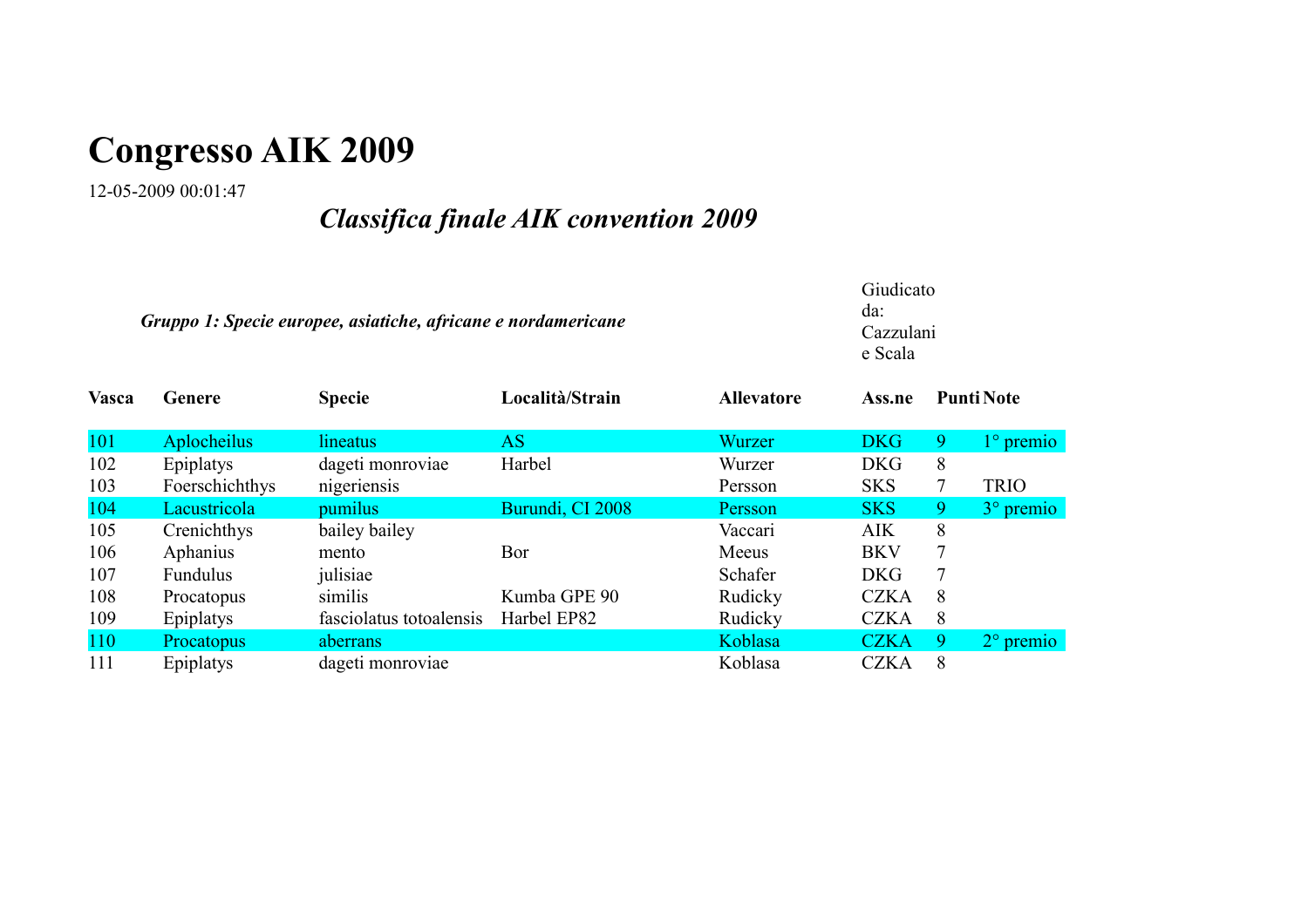#### *Gruppo 2: Annuali sudamericani e Rivulus*

Giudicato da: Cazzulani e Scala

| <b>Vasca</b> | Genere               | <b>Specie</b> | Località/Strain                | <b>Allevatore</b> | Ass.ne      |    | <b>Punti Note</b>  |
|--------------|----------------------|---------------|--------------------------------|-------------------|-------------|----|--------------------|
| 201          | Austrolebias         | alexandri     | <b>Cammino Accesso</b>         | Safial            | <b>DKG</b>  | 9  | $1^\circ$ premio   |
| 202          | Austrolebias         | juanlangi     | Isidoro Noblia KCA 51/06<br>F1 | Vaccari           | <b>AIK</b>  | 8  |                    |
| 203          | Austrolebias         | charrua       | Ruta18, San Luis               | Vaccari           | <b>AIK</b>  | 8  |                    |
| 204          | Austrolebias         | wolterstorffi |                                | Vaccari           | <b>AIK</b>  | 8  |                    |
| 205          | Austrolebias         | nigripinnis   | Arrojo Tajamar                 | Lorenzon          | <b>AIK</b>  |    |                    |
| 206          | Austrolebias         | nigripinnis   | Arrojo Tajamar                 | Lorenzon          | <b>AIK</b>  |    |                    |
| 207          | Austrolebias         | wolterstorffi |                                | Vaccari           | <b>AIK</b>  | 8  |                    |
| 208          | Austrolebias         | wolterstorffi |                                | Vaccari           | <b>AIK</b>  | 9  | $2^{\circ}$ premio |
| 209          | Austrolebias         | wolterstorffi |                                | Vaccari           | <b>AIK</b>  | 8  |                    |
| 210          | <b>Sympsonichtys</b> | punctulatus   |                                | Rudicky           | <b>CZKA</b> | 9  | $3^\circ$ premio   |
| 211          | Austrolebias         | wolterstorffi |                                | Vaccari           | <b>AIK</b>  | 8  |                    |
| 212          | Kryptolebias         | marmoratus    | Dangriga - Belize              | Milvertz          | <b>SKS</b>  | ng | non<br>arrivati    |
| 213          | Rachovia             | hummelincki   | COL 2006/2                     | Milvertz          | <b>SKS</b>  | ng | non<br>arrivati    |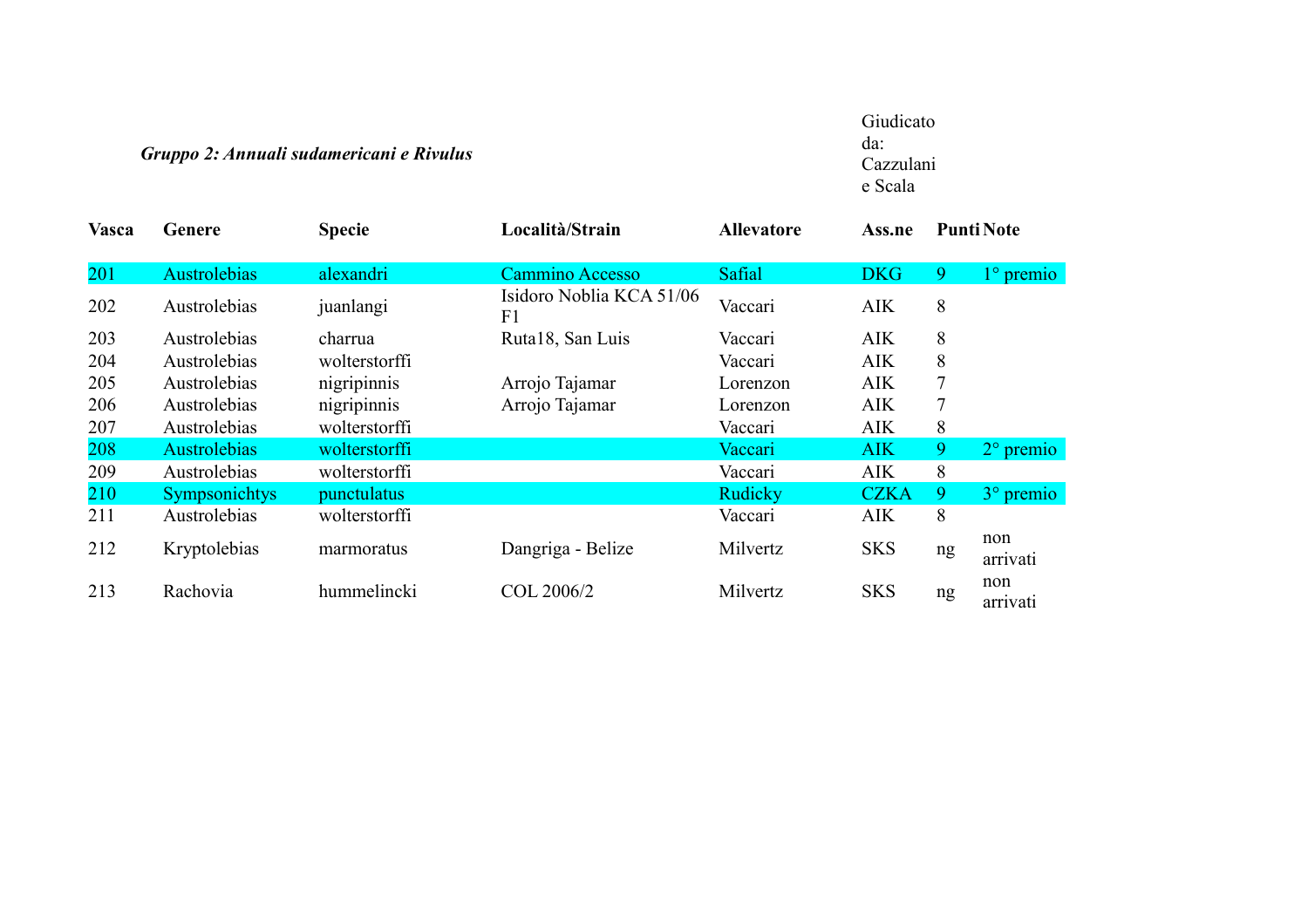### *Gruppo 3: Annuali africani*

Giudicato da: Amato e Hengstler

| <b>Vasca</b> | Genere         | <b>Specie</b>  | Località/Strain              | <b>Allevatore</b> | Ass.ne      |                          | <b>Punti Note</b>  |  |
|--------------|----------------|----------------|------------------------------|-------------------|-------------|--------------------------|--------------------|--|
| 301          | Fundulosoma    | thierryi       | Ada, GH 06-5                 | Persson           | <b>SKS</b>  | $\overline{7}$           |                    |  |
| 302          | Nothobranchius | cardinalis     | Mbwemkuru River KTZ<br>85/28 | Safial            | <b>DKG</b>  | $\overline{7}$           |                    |  |
| 303          | Nothobranchius | rachovii       |                              | Safial            | <b>DKG</b>  | 6                        |                    |  |
| 304          | Nothobranchius | furzeri        | Soveia MZG 06/8              | Torre             | <b>APK</b>  | 8                        | 3° premio          |  |
| 305          | Nothobranchius | furzeri        | Soveia MZG 06/8              | Torre             | <b>APK</b>  | 7                        |                    |  |
| 306          | Nothobranchius | furzeri        | Soveia MZG 06/8              | <b>Torre</b>      | <b>APK</b>  | 9                        | 1° premio          |  |
| 307          | Nothobranchius | furzeri        | Soveia MZG 06/8              | Torre             | <b>APK</b>  | 8                        |                    |  |
| 308          | Nothobranchius | malaissei      | Sange DRCH 2008/6            | Torre             | <b>APK</b>  | 7                        |                    |  |
| 309          | Nothobranchius | malaissei      | Sange DRCH 2008/6            | Torre             | <b>APK</b>  | $\tau$                   |                    |  |
| 310          | Nothobranchius | rachovii       | Beira 98                     | Torre             | <b>APK</b>  | $\overline{\mathcal{L}}$ |                    |  |
| 311          | Nothobranchius | aff. kirki     | Chipoka MWH 2005-1           | <b>Sastre</b>     | <b>SEK</b>  | 6                        |                    |  |
| 312          | Nothobranchius | fuscotaeniatus | Kitonga North TZ 97/57       | <b>Sastre</b>     | <b>SEK</b>  | 6                        |                    |  |
| 313          | Nothobranchius | hassoni        | Bukeya DRCH 2008-10          | Sastre            | <b>SEK</b>  | 6                        |                    |  |
| 314          | Nothobranchius | korthausae     | Mafia island TAN 08-04 F1    | Sastre            | <b>SEK</b>  | 7                        |                    |  |
| 315          | Nothobranchius | malaissei      | Sange DRCH 2008/6            | Sastre            | <b>SEK</b>  | 6                        |                    |  |
| 316          | Nothobranchius | patrizii       | Msumalini Creek K96/23       | <b>Sastre</b>     | <b>SEK</b>  | 6                        |                    |  |
| 317          | Nothobranchius | eggersi        | Ukuni TZ 2008/07             | Ver Eecke         | <b>BKV</b>  | 8                        |                    |  |
| 318          | Nothobranchius | korthausae     | Mafia island TZN 08/2        | Ver Eecke         | <b>BKV</b>  | 6                        |                    |  |
| 319          | Nothobranchius | jubbi          | Tana River KEN 08/12         | Ver Eecke         | <b>BKV</b>  | 6                        |                    |  |
| 320          | Nothobranchius | jubbi          | Tana River KEN 08/12         | Ver Eecke         | <b>BKV</b>  | 6                        |                    |  |
| 321          | Nothobranchius | fasciatus      | Mnanzini KEN 08/9            | Hengstler         | <b>DKG</b>  | 6                        |                    |  |
| 322          | Nothobranchius | jubbi          | Gongoni KEN 08/4             | Hengstler         | <b>DKG</b>  | 6                        |                    |  |
| 323          | Nothobranchius | kilomberoensis | <b>TAN95/4</b>               | Kovar             | <b>CZKA</b> | 8                        |                    |  |
| 324          | Nothobranchius | furzeri        | MZCS8-53                     | Kovar             | <b>CZKA</b> | ng                       |                    |  |
| 325          | Nothobranchius | rachovii       | <b>KNP</b>                   | Kovar             | <b>CZKA</b> | 9                        | $2^{\circ}$ premio |  |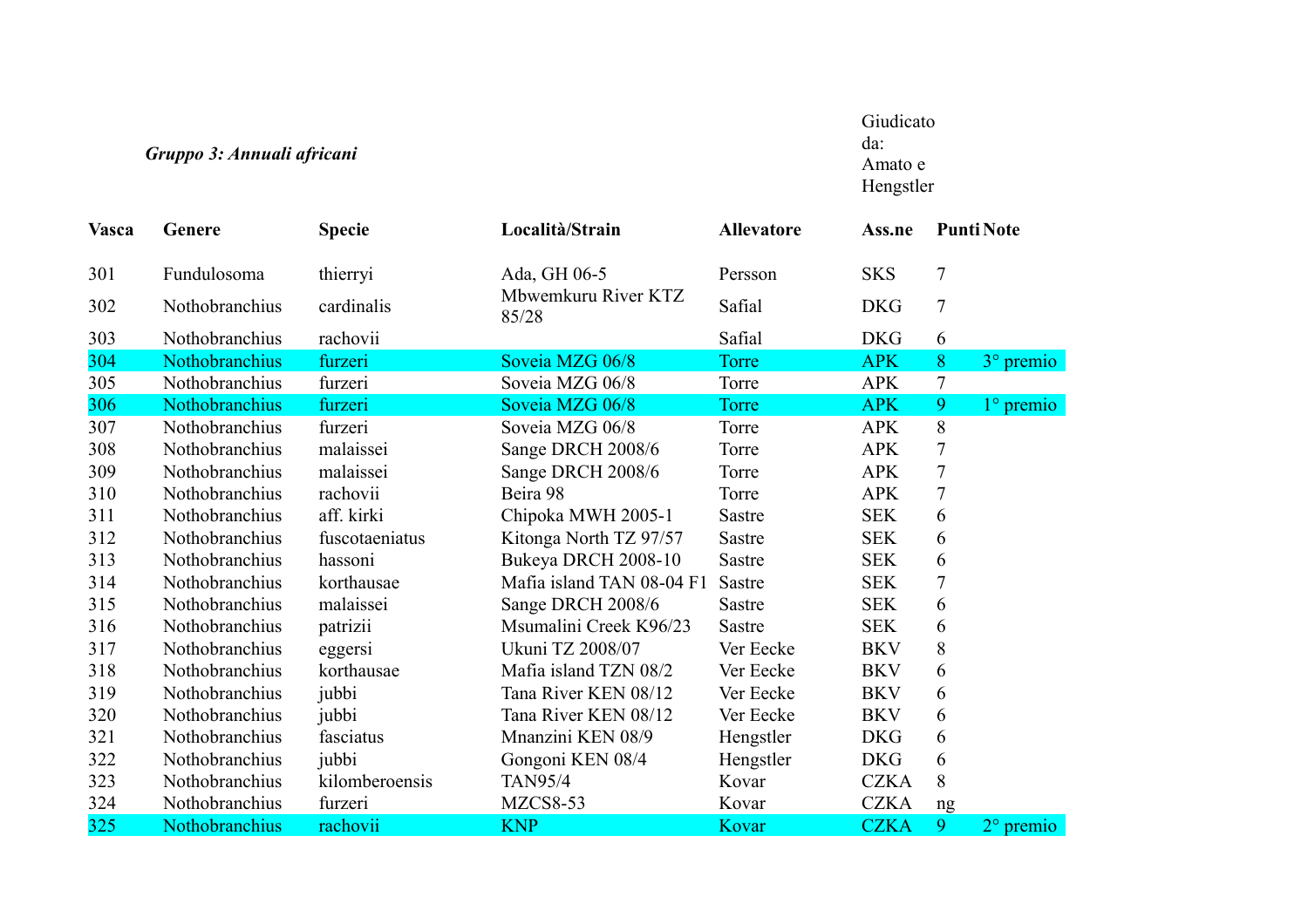| 326 | Nothobranchius    | aff.furzeri    | Gorongosa MZCS 08-99                   | Kovar       | <b>CZKA</b> | 8              |                 |
|-----|-------------------|----------------|----------------------------------------|-------------|-------------|----------------|-----------------|
| 327 | Nothobranchius    | rachovii       | AS                                     | Kovar       | <b>CZKA</b> | 8              |                 |
| 328 | Nothobranchius    | melanospilus   | Machimboni TAN 98/2                    | Kovar       | <b>CZKA</b> |                |                 |
| 329 | Nothobranchius    | sp.Ntessa      | <b>MZHL 05-16</b>                      | Kovar       | <b>CZKA</b> | 7              |                 |
| 330 | Nothobranchius    | furzeri        | Mazimechopes MZCS<br>08-120            | Kovar       | <b>CZKA</b> | $\overline{7}$ |                 |
| 331 | Nothobranchius    | malaissei      | Sange DRCH 2008/6                      | Kovar       | <b>CZKA</b> | 7              |                 |
| 332 | Nothobranchius    | kafuensis      | Mambova                                | Kovar       | <b>CZKA</b> | 7              |                 |
| 333 | Nothobranchius    | eggersi        | Rufiji River Flood Plain<br><b>FTZ</b> | Valdesalici | <b>AIK</b>  | 6              |                 |
| 334 | Nothobranchius    | guentheri      |                                        | Guignard    | <b>KCF</b>  | 6              |                 |
| 335 | Nothobranchius    | palmqvisti     | Ramisi KE 01-11                        | Scala       | <b>AIK</b>  | 6              |                 |
| 336 | Nothobranchius    | kilomberoensis | Ifakara TAN 95/4                       | Scala       | <b>AIK</b>  | 8              |                 |
| 337 | Nothobranchius    | rachovii       |                                        | Amato       | <b>AIK</b>  | 7              |                 |
| 338 | Nothobranchius    | foeschi        |                                        | Amato       | <b>AIK</b>  | 8              |                 |
| 339 | Pronothobranchius | kiyawensis     | Ada, GH 06-5                           | Milvertz    | <b>SKS</b>  | ng             |                 |
| 340 | Nothobranchius    | spec. "Kisiko" | RB 05-47                               | Reis        | <b>APK</b>  | ng             | non<br>arrivati |
| 341 | Nothobranchius    | guentheri      | Zanzibar                               | Reis        | <b>APK</b>  | ng             | non<br>arrivati |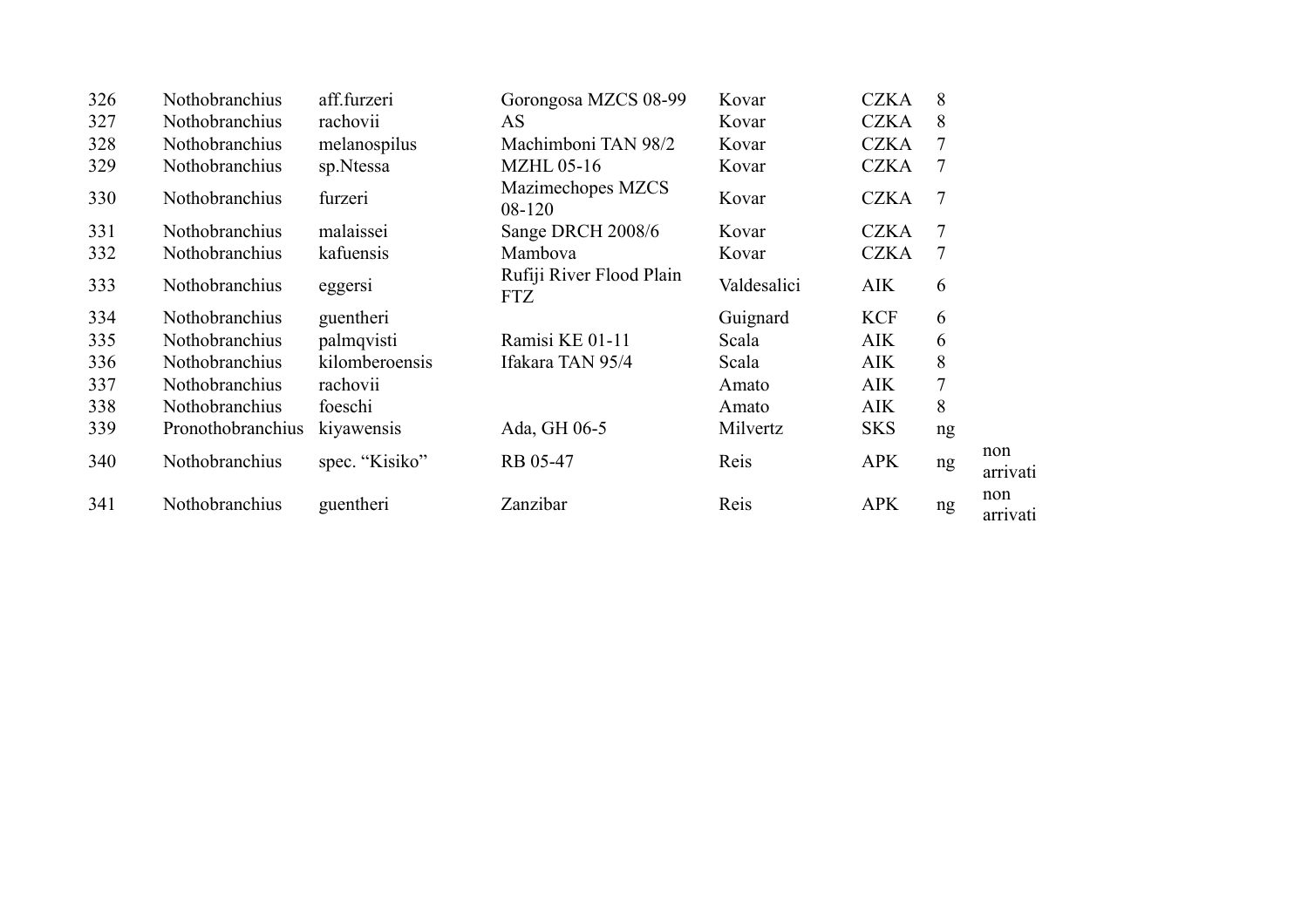### *Gruppo 4: Fundulopanchax ed Ex-Roloffia*

Giudicato da: Vaccari e Wurzer

| <b>Vasca</b> | Genere            | <b>Specie</b>     | Località/Strain                  | <b>Allevatore</b> | Ass.ne      |       | <b>Punti Note</b>  |
|--------------|-------------------|-------------------|----------------------------------|-------------------|-------------|-------|--------------------|
| 401          | Fundulopanchax    | marmoratum        | <b>AS</b>                        | Wurzer            | <b>DKG</b>  | 8     |                    |
| 402          | Fundulopanchax    | nigerianus        | Jos Plateau                      | Persson           | <b>SKS</b>  | 7     |                    |
| 403          | Fundulopanchax    | gardneri          | Udi Berge                        | Safial            | <b>DKG</b>  | 6     |                    |
| 404          | Fundulopanchax    | gularis           |                                  | Safial            | <b>DKG</b>  | 6     |                    |
| 405          | Fundulopanchax    | sjostedti         |                                  | Safial            | <b>DKG</b>  | 7     |                    |
| 406          | Fundulopanchax    | walkeri walkeri   |                                  | Safial            | <b>DKG</b>  | 7     |                    |
| 407          | Fundulopanchax    | filamentosum      | Ikeja                            | Safial            | <b>DKG</b>  | 8     |                    |
| 408          | Scriptaphyosemion | cauveti           | Kindia                           | Safial            | <b>DKG</b>  | 6     |                    |
| 409          | Fundulopanchax    | amieti            | Edea - Yaoundé Km 18, C<br>89/31 | Torre             | <b>APK</b>  | 9     |                    |
| 410          | Fundulopanchax    | amieti            |                                  | Schafer           | <b>DKG</b>  | $8\,$ |                    |
| 411          | Fundulopanchax    | kandemi           | Korup                            | <b>Ulmke</b>      | <b>DKG</b>  | 8     | $3°$ premio        |
| 412          | Callopanchax      | occidentalis      | Malai SL 03/11                   | Ulmke             | <b>DKG</b>  | 9     |                    |
| 413          | Fundulopanchax    | gardneri gardneri | Nsukka                           | Lucioli           | <b>AIK</b>  | 6     |                    |
| 414          | Fundulopanchax    | gardneri gardneri | Lafia                            | Lucioli           | <b>AIK</b>  | 7     |                    |
| 415          | Fundulopanchax    | amieti            | C 89/31                          | Lucioli           | <b>AIK</b>  | 7     |                    |
| 416          | Fundulopanchax    | cinamomeus        | Dakoni                           | Ruzickova Hana    | <b>CZKA</b> | 8     |                    |
| 417          | Fundulopanchax    | gardneri          | Nsukka                           | Ruzickova Hana    | <b>CZKA</b> | 7     |                    |
| 418          | Fundulopanchax    | walkeri spurelli  |                                  | Ruzickova Hana    | <b>CZKA</b> | 6     |                    |
| 419          | Fundulopanchax    | fallax            | <b>CI 98</b>                     | Rudicky           | <b>CZKA</b> | 9     | $1^\circ$ premio   |
| 420          | Fundulopanchax    | gardneri          | GOLD                             | Rudicky           | <b>CZKA</b> | 8     |                    |
| 421          | Fundulopanchax    | gardneri          | <b>Akure</b>                     | Koblasa           | <b>CZKA</b> | 9     | $2^{\circ}$ premio |
| 422          | Fundulopanchax    | sjostedti         | Niger Delta                      | Ruzickova Hana    | <b>CZKA</b> | 8     |                    |
| 423          | Fundulopanchax    | sjostedti         |                                  | Koblasa           | <b>CZKA</b> | 7     |                    |
| 424          | Fundulopanchax    | sjostedti         | Niger Delta                      | Guignard          | <b>KCF</b>  | 6     |                    |
| 425          | Fundulopanchax    | sjostedti         |                                  | Amato             | <b>AIK</b>  | 7     |                    |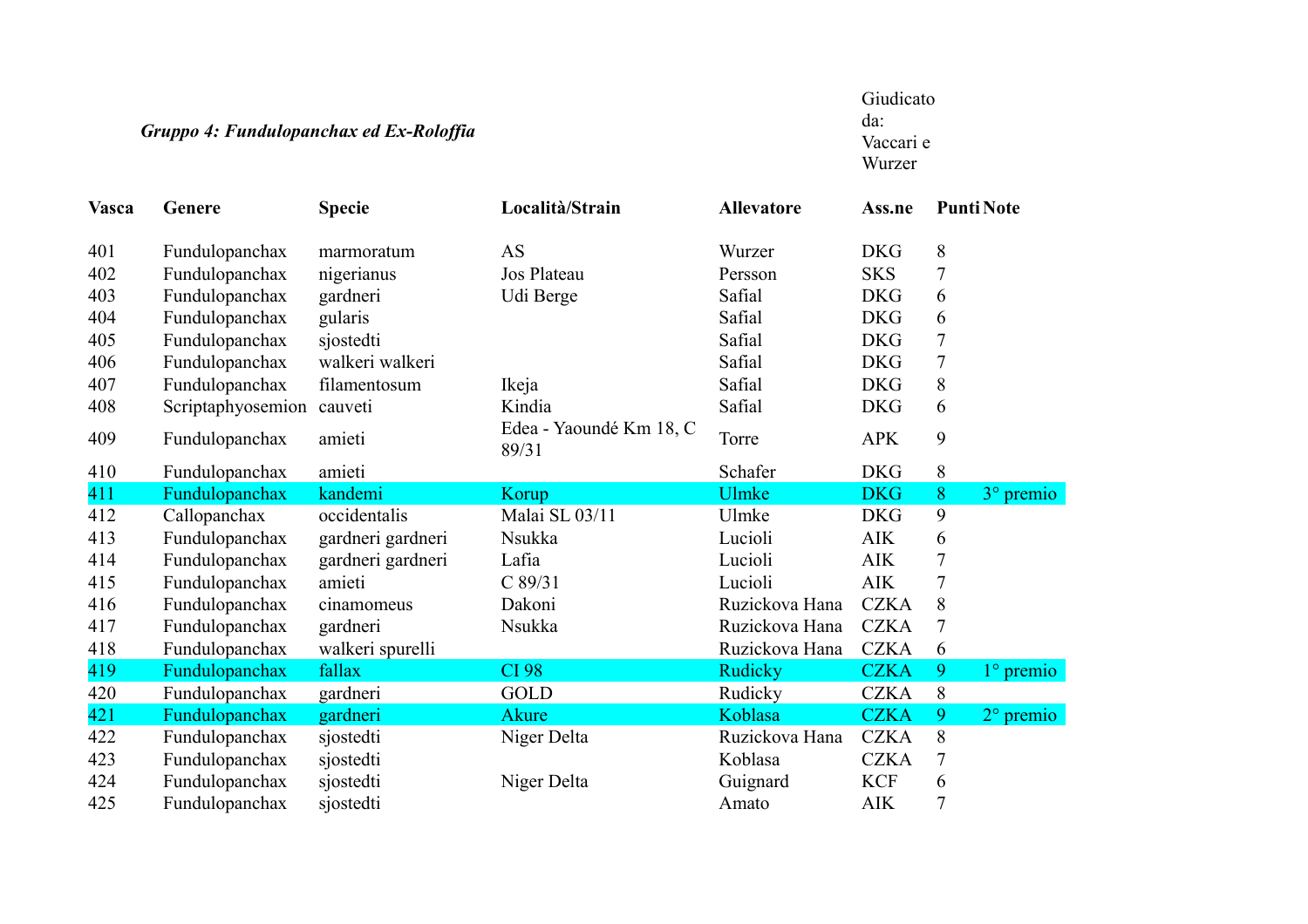#### *Gruppo 5: Aphyosemion e Chromaphyosemion*

Giudicato da:

| <b>Vasca</b> | Genere                         | <b>Specie</b> | Località/Strain        | <b>Allevatore</b>      | Ass.ne      |    | <b>Punti Note</b>  |
|--------------|--------------------------------|---------------|------------------------|------------------------|-------------|----|--------------------|
| 501          | Chromaphyosemion bitaeniatum   |               | Zagnanado              | Persson                | <b>SKS</b>  | 6  |                    |
| 502          | Chromaphyosemion ecucuense     |               | Rio Muni, GEMLBJ 03-42 | Persson                | <b>SKS</b>  | 5  |                    |
| 503          | Aphyosemion                    | australe      | Gold                   | Safial                 | <b>DKG</b>  | 7  |                    |
| 504          | Aphyosemion                    | striatum      | LEC 93/29              | Oliveira/Milhinho<br>S | <b>APK</b>  | 7  |                    |
| 505          | Aphyosemion                    | australe      | Chocolate              | Lucioli                | <b>AIK</b>  | 6  |                    |
| 506          | Aphyosemion                    | loussense     | RPC 78/33              | Lucioli                | <b>AIK</b>  | 7  |                    |
| 507          | Aphyosemion                    | celiae        |                        | Schafer                | <b>DKG</b>  | 6  |                    |
| 508          | Aphyosemion                    | primigenium   |                        | Schafer                | <b>DKG</b>  | 7  |                    |
| 509          | Aphyosemion                    | lamberti      | GHH 97/11              | Ulmke                  | <b>DKG</b>  | 8  |                    |
| 510          | Aphyosemion                    | australe      |                        | Ulmke                  | <b>DKG</b>  | 7  |                    |
| 511          | Aphyosemion                    | striatum      |                        | Hessfeld               | <b>DKG</b>  | 7  |                    |
| 512          | Aphyosemion                    | striatum      |                        | Hessfeld               | <b>DKG</b>  | 6  |                    |
| 513          | Chromaphyosemion splendopleure |               | Mambanda CMM50         | Ruzicka Karel          | <b>CZKA</b> | 8  |                    |
| 514          | Aphyosemion                    | striatum      | <b>GEMHS 0033</b>      | Ruzicka Karel          | <b>CZKA</b> | 5  |                    |
| 515          | Aphyosemion                    | australe      | Gold                   | Ruzickova Hana         | <b>CZKA</b> | 8  | 3° premio          |
| 516          | Aphyosemion                    | australe      | Cape Lopez             | Ruzickova Hana         | <b>CZKA</b> | 8  | $2^{\circ}$ premio |
| 517          | Chromaphyosemion bitaeniatum   |               | Lagos                  | <b>Rudicky</b>         | <b>CZKA</b> | 9  | $1^\circ$ premio   |
| 518          | Aphyosemion                    | elberti       | Makenene CLL 03/12     | Oliveira               | <b>APK</b>  | ng | morti              |